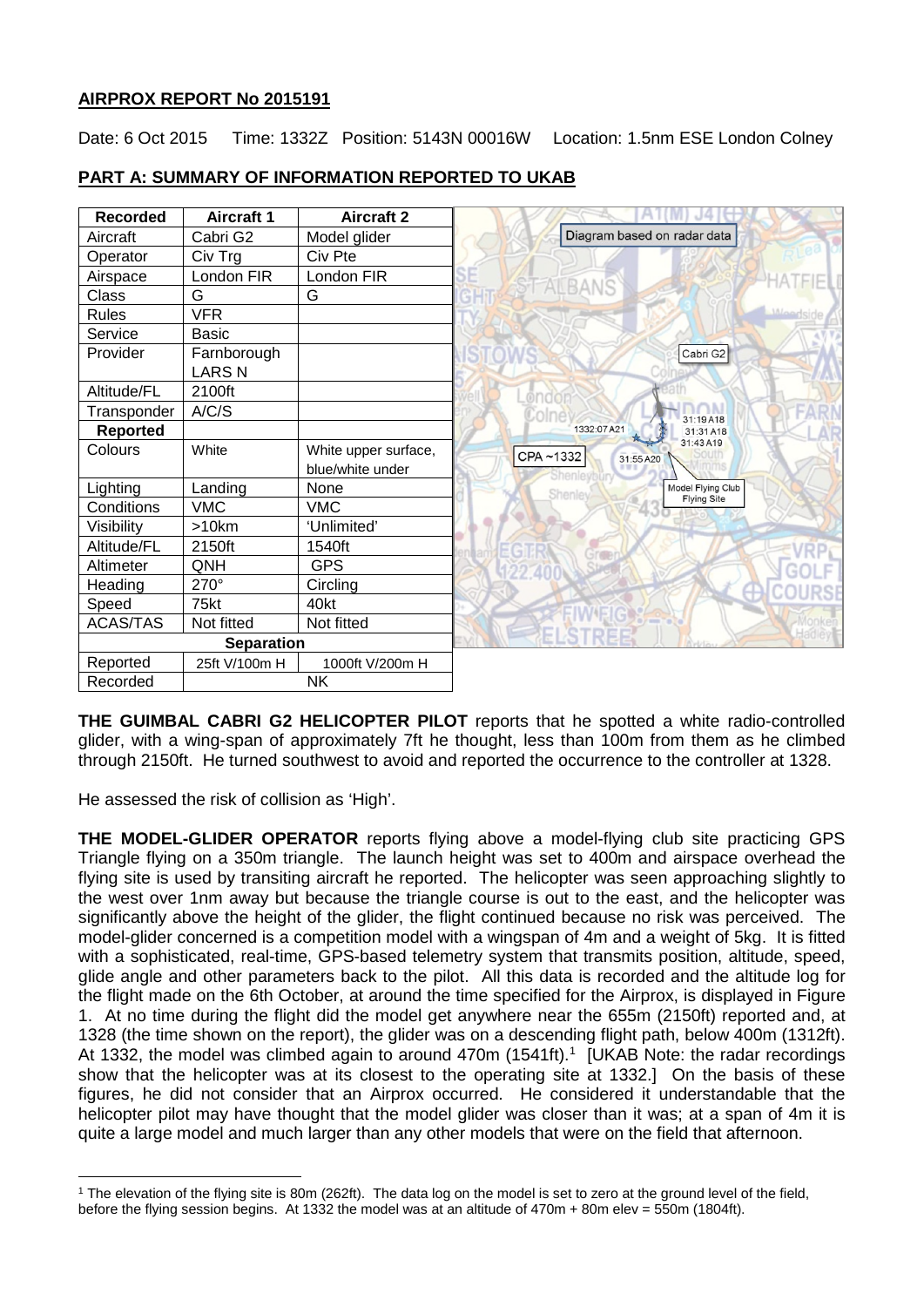

He assessed the risk of collision as 'None'.

**THE FARNBOROUGH LARS N CONTROLLER** reports that he was providing the Cabri G2 pilot with a Basic Service. [UKAB Note: the pilot reported in receipt of a Traffic Service]. He reported that he came within 100ft of a radio-controlled glider (with a wingspan of approximately 6ft) 4nm northnortheast of Elstree at around 2000ft. No corresponding radar return was seen. The pilot said he would file a report; the police were notified.

## **Factual Background**

The weather at Luton was recorded as follows:



METAR EGGW 061320Z 16009KT 130V200 9999 FEW021 SCT025 18/15 Q0995=

Figure 2. Model Aircraft Flying Club site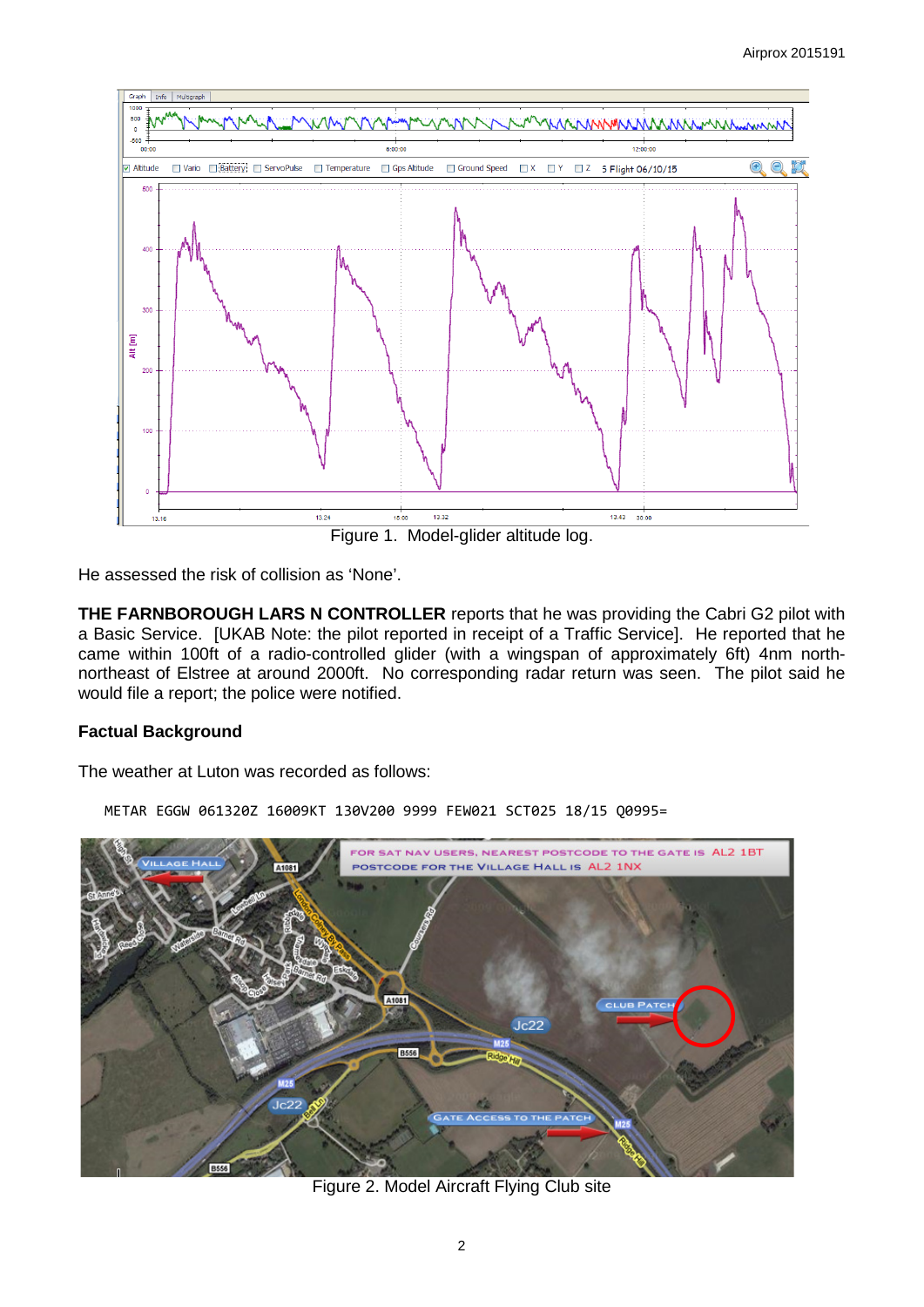### **Analysis and Investigation**

### **UKAB Secretariat**

The Air Navigation Order [2](#page-2-0)009 (as amended), Article 138<sup>2</sup> states:

A person must not recklessly or negligently cause or permit an aircraft to endanger any person or property.

Article 166, paragraphs 2, 3 and 4 state:

(2) The person in charge of a small unmanned aircraft may only fly the aircraft if reasonably satisfied that the flight can safely be made.

(3) The person in charge of a small unmanned aircraft must maintain direct, unaided visual contact with the aircraft sufficient to monitor its flight path in relation to other aircraft, persons, vehicles, vessels and structures for the purpose of avoiding collisions.'

(4) The person in charge of a small unmanned aircraft which has a mass of more than 7kg excluding its fuel but including any articles or equipment installed in or attached to the aircraft at the commencement of its flight must not fly the aircraft

(a) in Class A, C, D or E airspace unless the permission of the appropriate air traffic control unit has been obtained;

(b) within an aerodrome traffic zone …; or

(c) at a height of more than 400 feet above the surface unless it is flying in airspace described in sub-paragraph (a) or (b) and in accordance with the requirements for that airspace.

#### **Comments**

#### **Model Flying Club**

The Model Flying Club commented that only a small proportion of their pilots fly models that are large enough to be flown at altitudes where they can mix with other traffic. These pilots are amongst the most highly skilled, and quite a few of their members have been, or still are, pilots of full-size aircraft. They take every opportunity to remind pilots of their responsibilities under the ANO, and they also encourage (and expect) spectator pilots to call out if they see traffic approaching at altitudes that may demand a change of position or altitude of any of the models. The majority of the pilots fly their models below 300ft, and it is only very low-flying traffic that they need to look out for; they will take this report as a timely reminder. The Committee Review for the Club's AGM in 5 weeks time was currently being prepared and will include a reminder to all pilots to pay particular attention to transiting traffic, whatever height they may operate at. This will be published in their Newsletter in advance of the AGM, it will form part of the discussion at the AGM, and of course will then be included in the AGM minutes which will be circulated as part of the next Newsletter. They will also add a prominent notice on the matter to the club hut Notice Board.

#### **Summary**

l

An Airprox was reported when a Cabri C2 helicopter and a model-glider flew into proximity at 1332 on 6th October 2015. The Cabri pilot was operating under VFR in VMC, in receipt of a Basic Service from Farnborough LARS (N). The Cabri C2 pilot reported sighting the model 100m away, 25ft below. The model glider pilot saw the helicopter approaching his operating site when it was over 1nm away. He judged that there was no conflict between the two flights. His GPS log showed the glider at a height of 470m (1541ft), which equated to an altitude of 550m (1804ft); the site elevation is 80m amsl (262ft). The helicopter pilot reported climbing through an altitude of 2150ft at the time of the Airprox.

<span id="page-2-0"></span><sup>&</sup>lt;sup>2</sup> Article 253 of the ANO details which Articles apply to small unmanned aircraft. Article 255 defines 'small unmanned aircraft'. The ANO is available to view at [http://www.legislation.gov.uk.](http://www.legislation.gov.uk/)